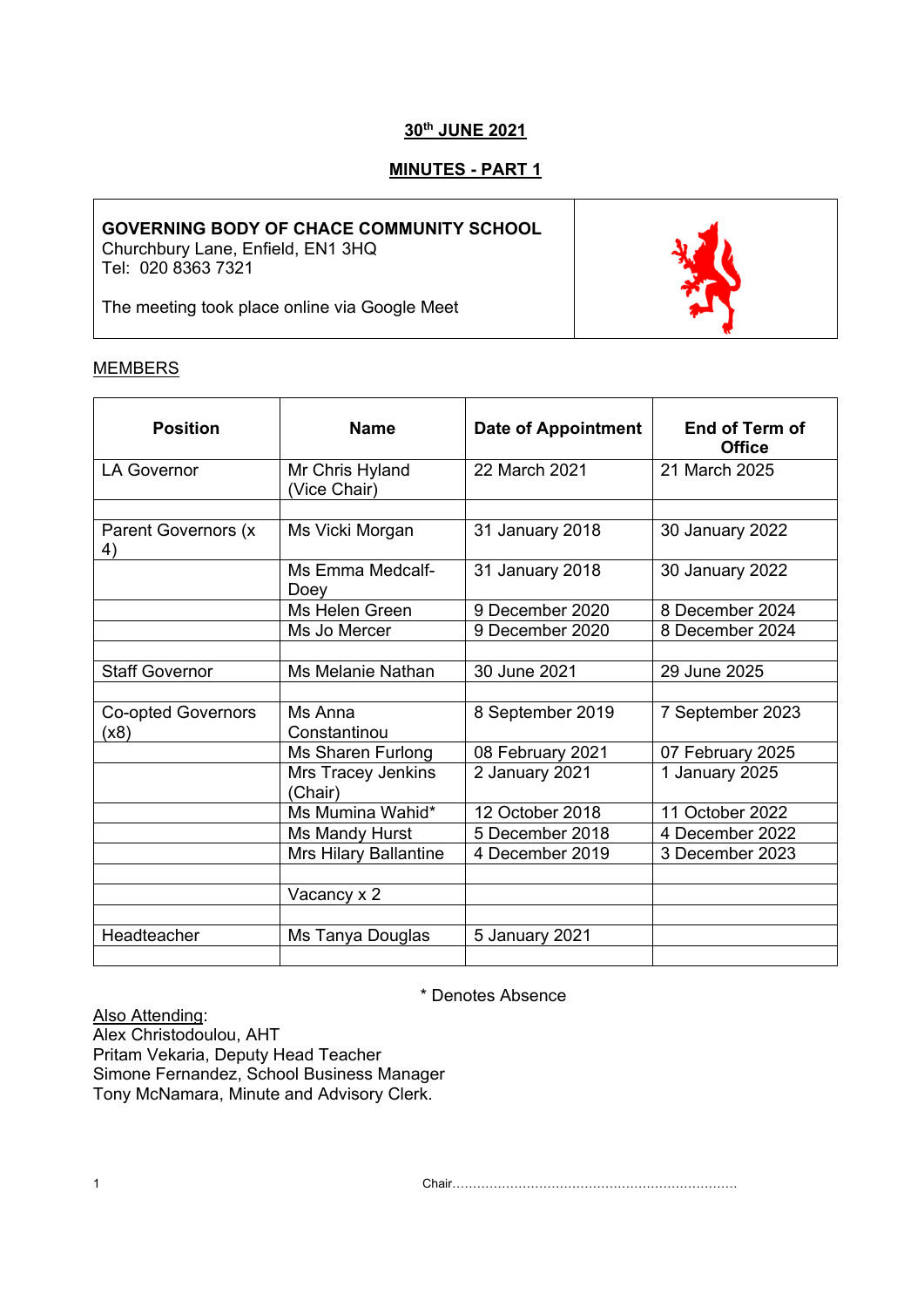## 1. APOLOGIES FOR ABSENCE

## **Governor Apologies**

An apology of absence was received from Mumina Wahid.

**RESOLVED** to consent to this absence.

Noted that an apology was received from Anna Keelan.

The Chair welcomed Alex Christodoulou, AHT, to her first governing body meeting. Alex was a new AHT who was leading on quality of education and teaching and learning issues. Alex commented that she looked forward to working with governors and SLT.

## 2. DECLARATIONS OF INTEREST

Governors were given the opportunity to declare any prejudicial interest they might have in respect of items on the agenda. None were made.

## 3. MEMBERSHIP AND CONSTITUTION

## (a) Staff Governor

**NOTED** that Melanie Nathan had been elected as the new staff governor following the resignation of Julie Davies. Staff would be notified of the new staff governor in the next newsletter.

## (b) Co-opted Governor

**NOTED** that there was a second vacancy in the category of co-opted governors following the resignation of Velda Ewen. Governors thanked Velda for her support during her period of office and wished her well in the future. The Chair advised that one application had been made from a teacher at a local school and the Chair was also looking for volunteers from local churches It was hoped that the vacancy would be filled by the start of the new academic year.

**RESOLVED** to update governors of developments with recruiting to the vacant governor posts.

## **ACTION: CHAIR**

## 4. MINUTES and MATTERS ARISING

.

The confidential Minutes held on 1<sup>st</sup> April regarding the appointment of the new Headteacher and the last governing body meeting on 24<sup>th</sup> March were confirmed as a correct record and would be signed by the Chair.

## Matters arising – Behaviour Report (Minute 6. (b))

**NOTED** that Hilary had met Sophie Brown and discussed the engagement of children since pupils returned to school in March 21. Pupils who were not engaging were being mentored by sixth form students and it was noted that both the mentors and mentees had enjoyed the interventions. Impact from this intervention was to be monitored and would be tracked in the next data update. The Headteacher commented that the work had been extended to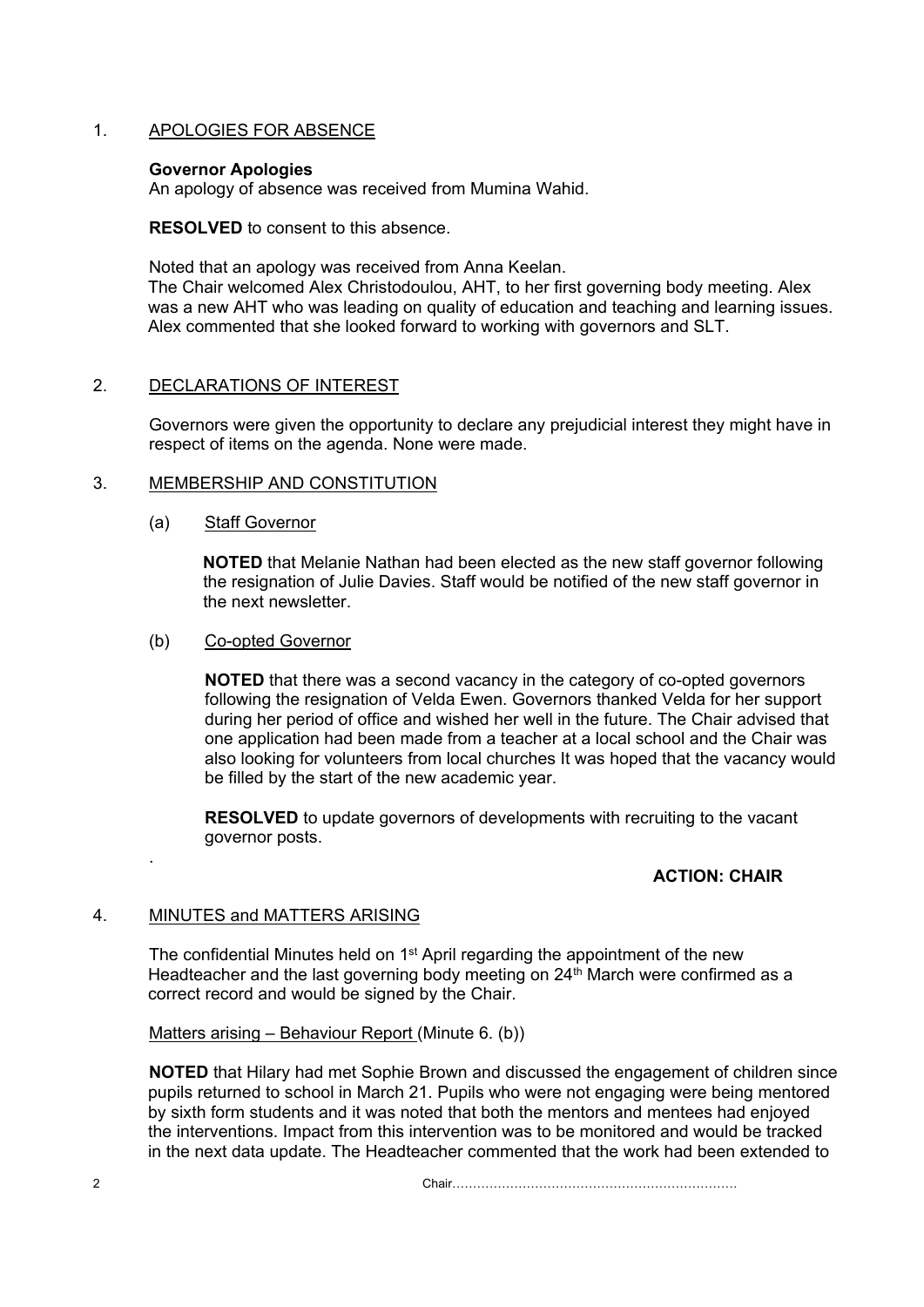year 7 pupils and was to be commended and that the school had high expectations for pupils. Sophie was thanked for her hard work and support for pupils.

#### OFSTED Monitoring Visit Report

**REPORTED** that an update on the outcomes from the visit were included in the Headteacher's report however, it was agreed that the HT would provide an overview of the main findings and outcomes from the visit.

**NOTED** that there had been two key areas for further development arising from the visit – ensuring that the curriculum was built on prior knowledge over time and to improve attainment for low attaining readers.

## Curriculum development

The OFSTED visit had provided a flavour of the new inspection framework which was more curriculum focused. A lot of progress had already been made to develop the curriculum and the school were reviewing the curriculum for integrity and sequencing from one year group to the next. Deep reviews of subject areas had been undertaken with an Ofsted inspector included RE, Geography, French and Maths.

Long term planning procedures had also been reviewed to ensure compliance with national curriculum guidance. A document was presented which showed key knowledge and skills required, building on prior knowledge and sequencing, which teachers were expected to follow.

Next steps involved focusing on medium term planning and agreeing "non -negotiables". It was recognised that this was a major project and that a more consistent approach was needed going forward across the whole school.

**In response to a question** as to whether the school had worked in collaboration with other schools in the process, the Headteacher confirmed that this was the case and that next year, the school would be working in conjunction with an external provider, Challenge Partners. Other schools would also be visiting Chace to compare practice and Chace would similarly be visiting other schools.

## Reading

The recommendation from the monitoring visit had been to improve learning outcomes in reading for low attaining pupils however, in addition, the school were developing a clear strategy for reading across the whole school. The strategy would be in place and on the school website by the end of the Summer term 21.

Key objectives and priorities were noted as being provision of specific times for dedicated reading, building on life skills and extending accelerated reading and interventions.

For low attaining readers, the "grow" initiative was to be re-introduced which had a proven track record for improving learning outcomes. Work would continue in small groups and TAs. Other interventions included "toe by toe" and support for EAL pupils.

High attaining readers were also being pushed with challenging texts, reading club and a Google reading class.

It was anticipated that the new strategy and interventions planned would have a major impact on improving reading across the school. An update on progress to governors would be provided at the next GB meeting.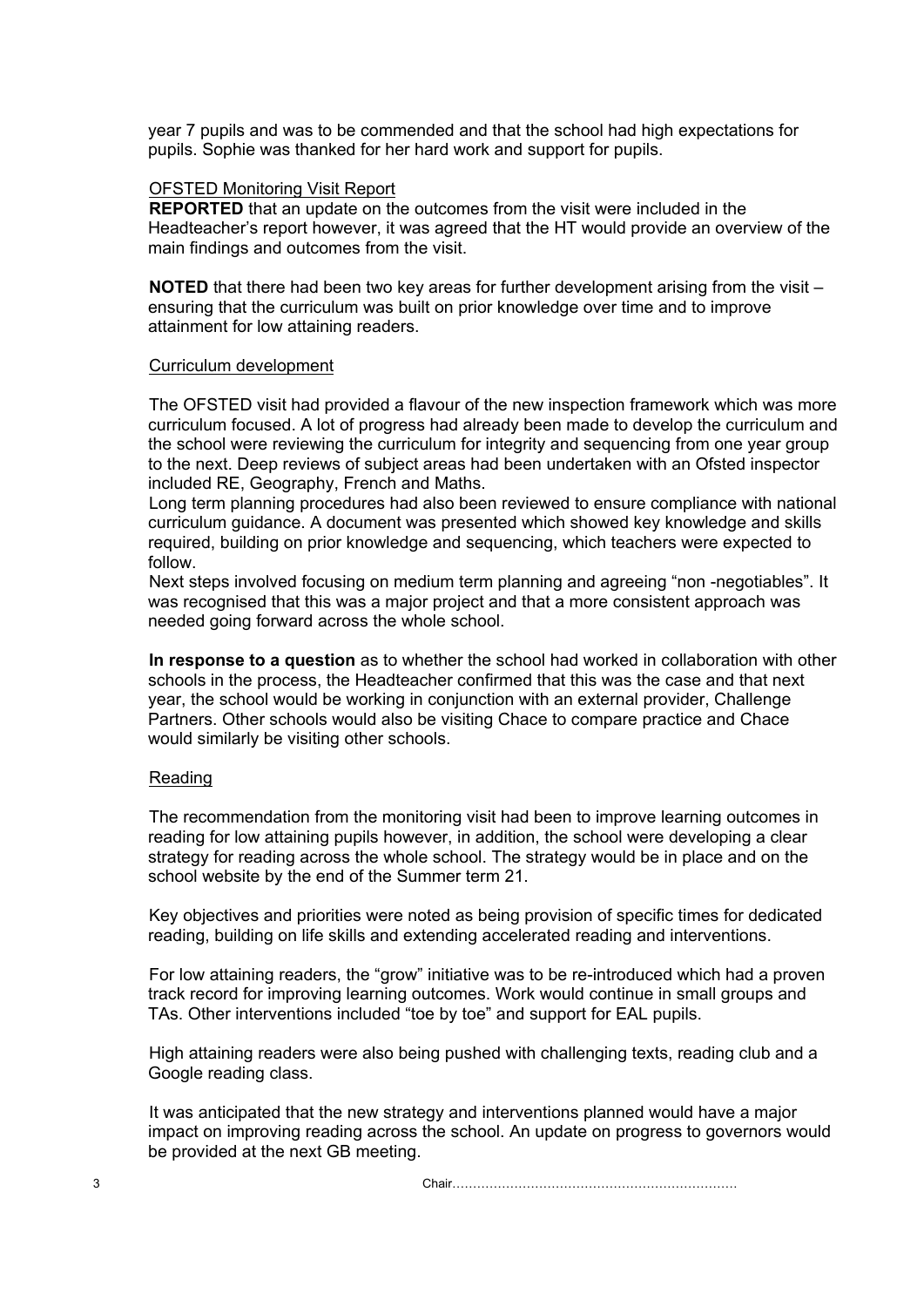## **ACTION: HEADTEACHER**

## 5. VALUES UPDATE

**NOTED** that governors had considered the school values at the recent extraordinary GB meeting and that there had been very positive feedback regarding the proposed new values from students and staff. Staff comments had all been positive and supportive. It was recognised that the new values needed to be readily usable and in line with previous school values and form part of everyday life in school.

The three new values were represented by single words –

- belonging
- responsibility
- excellence

In addition to the above three core values, the school motto would be "Excellence has no limits."

The values also aligned well with the school code of conduct and behaviour.

## 6. HEADTEACHER'S REPORT

**RECEIVED** the Headteacher's report to Governors for the Summer term 2021, a copy of which is included in the Minute Book. The report had been already been circulated to governors and the Headteacher provided an overview of the key headlines in the report

## **NOTED** that

- the Summer term had focused on two main projects working to ensure that the Teacher Assessed Grades (TAGS) policy and procedures were robust, fair and transparent and continuing to ensure a safe, Covid compliant environment for students and staff. The school had signed off the TAGS policy and successfully completed surge testing and had received Covid test kits for the whole school which would be used from September 21. The HT thanked all school staff for their continuing hard work and support in both of the above areas;
- values had been reviewed and already discussed earlier in the agenda;
- the original forecast budget deficit had been reduced and the business case shared with staff and governors. Reducing the deficit remained a challenge but a lot of work continued to take place to monitor the budget;
- governors noted the staffing joiners and leavers and in **response to a question** regarding the loss of maths teachers, it was noted that due to falling roll numbers, the school would only be replacing one maths teacher who had left but that an additional 0.4 fte maths teacher was also required. A replacement music teacher was also needed and it was noted that the school may have to use agency staff to fill the vacancy;
- attendance was currently 93% and was improving and the target was the pre-Covid level of 95.5%. Considerable work had been done with families to improve attendance and reduce the level of persistent absence which was currently very high. Governors noted that this was 39% in females in Year 7 and also high in Year 10. However, it was acknowledged that the data related to the Spring term. The next attendance report for governors which would be available before the end of the Summer term, would provide a breakdown of attendance and persistence absence by year groups. The HT commented that a meeting had been arranged regarding Year 10 persistence absence and an action plan agreed for further initiatives to improve attendance which was linked to the conduct and behaviour policies.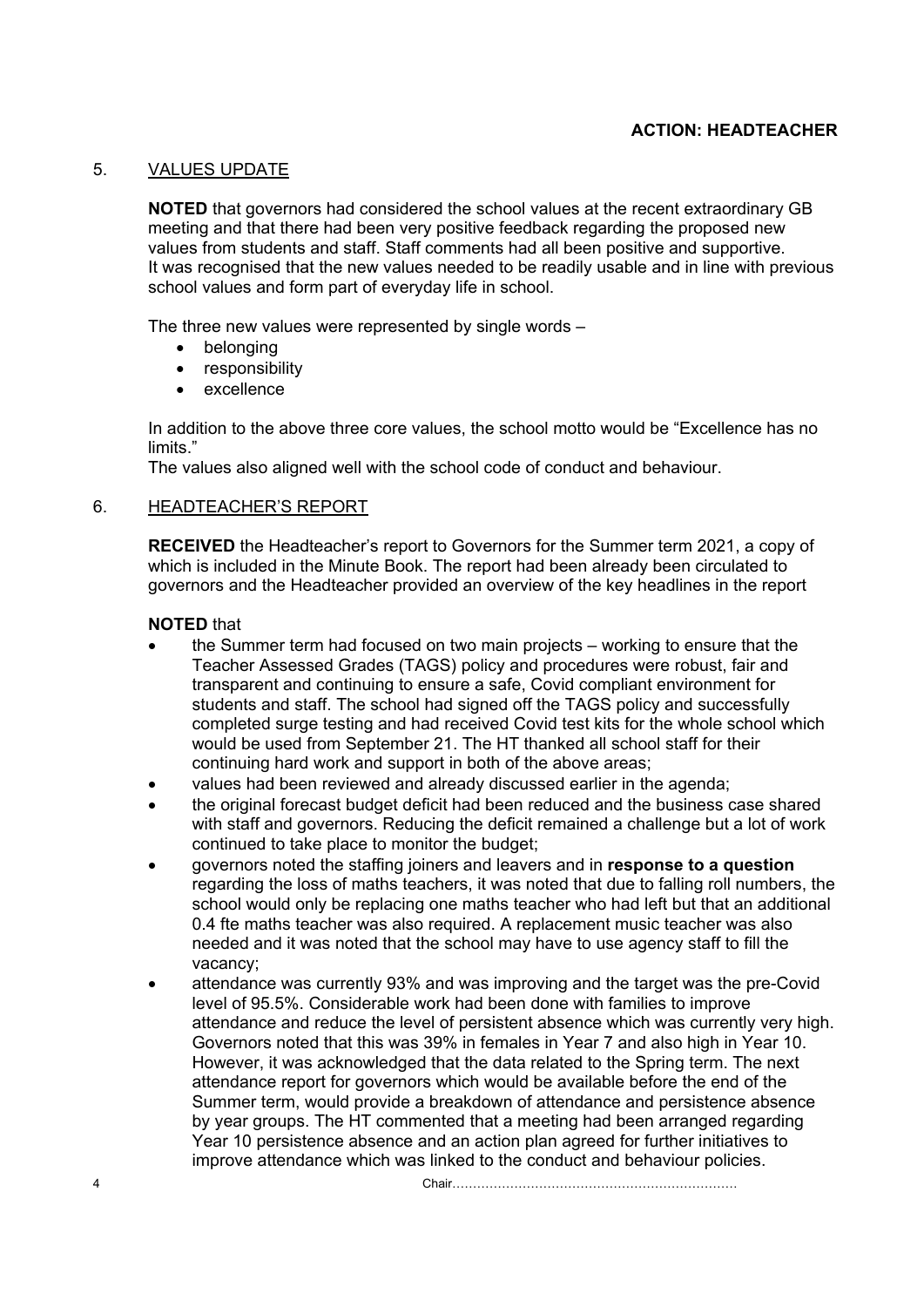- Alex Christodoulou reported that a new pilot tracking system had been introduced for recording and monitoring attendance and that this provided details of attendance for each year group, interventions in place, and further action and involvement of external agencies etc. This amount of detail on attendance in one central record had not previously been available and it was felt that the new tracking tool would be very useful in monitoring attendance and supporting pupils;
- safeguarding and pastoral data was noted. Governors noted that there had been 22 relocations for Year 7 students and enquired whether there were any particular reasons for this and what support was in place for these pupils. The HT advised that some pupils had found the transition from Year 6 to Year 7 challenging and it was acknowledged that due to Covid and with the restrictions of working in bubbles, it had been difficult for children to settle in to secondary school. However, the last few weeks had been more settled and calmer and pupils had become accustomed to school routines. There were high expectations and pupils' conduct was generally. good and support and interventions were in place to reduce the number of exclusions. In Year 10 governors noted that there had been some conflicts among female students which had led to a higher number of exclusions. One Year 10 pupil with complex emotional needs had been placed at Orchardside. Governors questioned the number of pupils involved in exclusion incidents and whether there were any repeat exclusions for some pupils and it was confirmed that the exclusion data could be refined to include this information in future reports;

ACTION: PRITAM VEKARIA

- a video recording was made of a charity chosen to be supported by the school. Students would be invited to vote on which charities to support going forward;
- post 16 key points and TAG updates were noted. Governors were pleased that the TAG process had gone smoothly and the school had been very transparent on mini assessments. The number of university applications had been in line with expectations and one to one meetings had taken place with students to discuss career plans and key skills. Governors were pleased to hear that there had been two Oxbridge offers confirmed and it was felt that the students were on track to obtain the places. A parent governor thanked the staff for their support and looking after their Year 13 students. It was noted that the Year 13 cohort had been a very positive year group and had been very good in school;
- good progress had been made in meeting careers benchmarking targets and the Headteacher stated that the school were very proud to be meeting the Gatsby Benchmarks. Further work was in progress and careers fortnight was noted;
- in addition to curriculum updates already discussed, it was noted that there was a big focus on developing RSE provision. Staff training was in place as part of ongoing CPD and parents and families had been consulted as part of the process;
- Covid catch up funding was being used to support a Summer School to promote numeracy and literacy. The Summer School included a trip to Waterstones book shop in Enfield town for students to choose a book;
- priorities for next year were noted and a focus on the new school values;
- premises issues in progress included repairs to the boiler room and it was noted that the PTA would help financing capital projects with fund raising initiatives.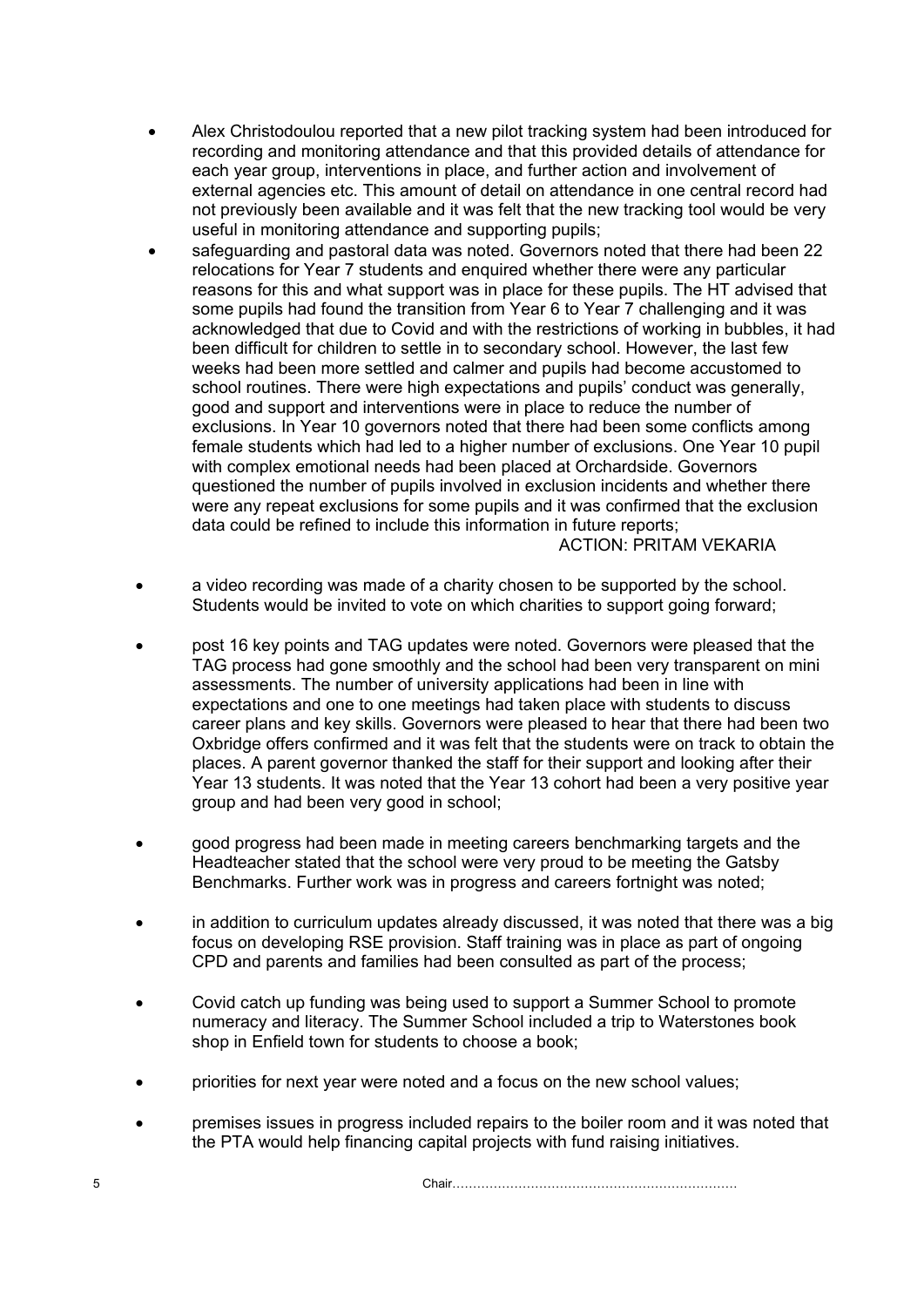The Chair thanked the Headteacher for her very comprehensive report and update. The report showed the huge amount of work in place and the Chair thanked the HT, SLT and all school staff who had contributed to the report on behalf of the governing body.

## 7. RESOURCES

## (a) Minutes

**RECEIVED** the Minutes of the meeting held on 12<sup>th</sup> May 21, a copy of which is included in the Minute Book.

## **NOTED** that

- the outcomes from the recent meeting with the LA Resource Management Advisor had been shared with governors as confidential items at the last GB meeting;
- the new integrated budget planning tool SMRA provided data on benchmarking which could be used to compare the school's performance against other schools using similar parameters. Examples of key ratios for comparison included numbers of teaching and support staff per pupil and teachers to pupils ratio; • governors agreed that this was a very useful tool for monitoring expenditure and budget variances.
- (b) 20-21 Outturn and three-year forward budget plan

**NOTED** the outturn data reported for 20-21 and the three year forward budget plan, copies of which are included in the Minute Book.

. The SBM advised that at the recent Resources meeting, the reported outturn had included potential savings identified but a full business case had not been presented to governors. This showed a projected forecast deficit of £340k. A revised version had subsequently been prepared which did not include the potential savings and this version was the one which had been submitted to the LA. However, since submitting the return, further savings had been identified reducing the forecast deficit to £157k. Governors were pleased to note the reduced forecast deficit and thanked the SBM for the update.

(c) Draft SFVS

**NOTED** that the first draft of the 20-21 SFVS submission had been prepared and further work would be carried out on this and an update provided at the next Resources meeting.

## (d) Policies

**RECEIVED** copies of the following policies for consideration and ratification.

- Medicines;
- Complaints;
- Health and Safety;
- Visitor Behaviour.